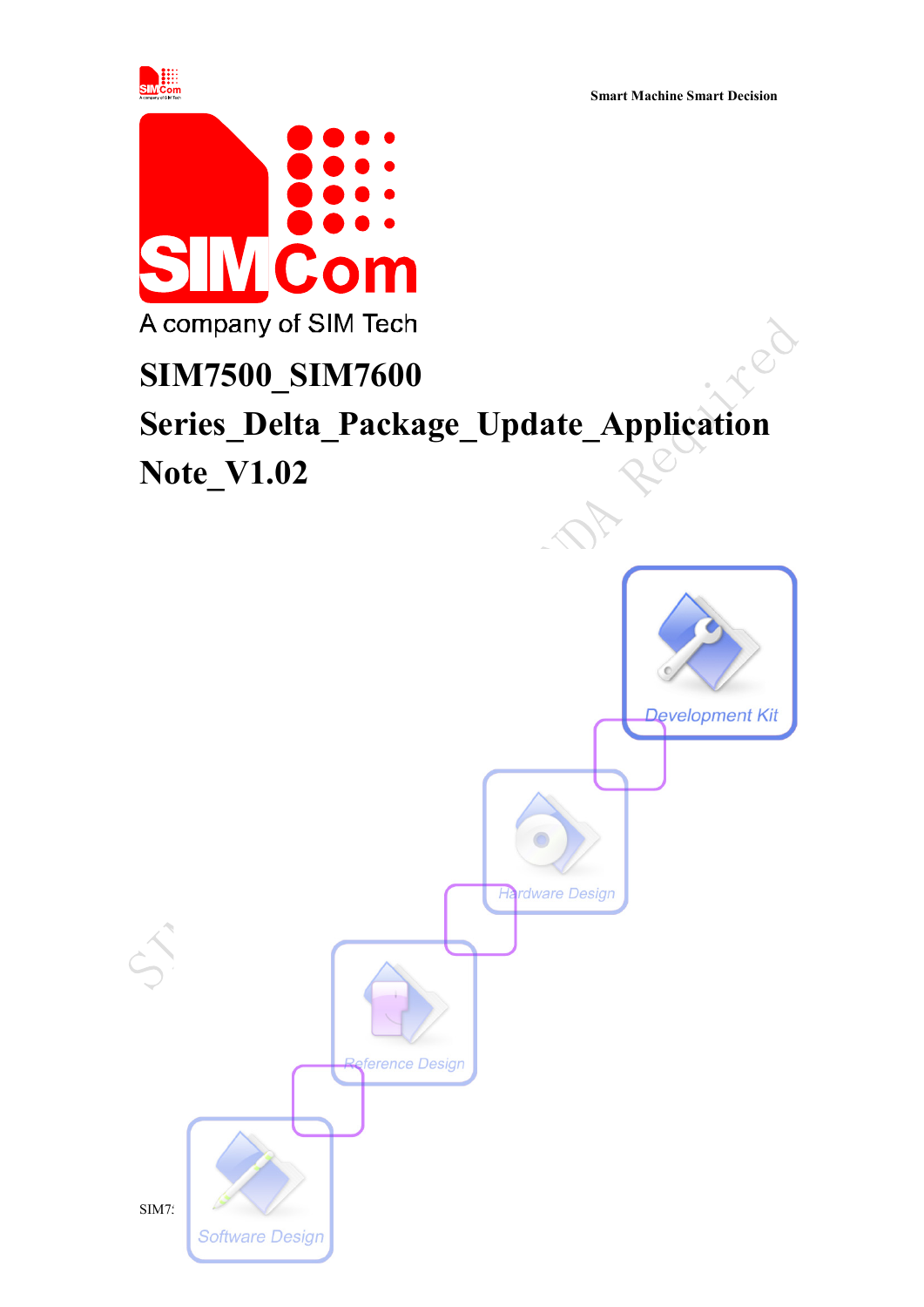

| <b>Document Title:</b>      | SIM7500 SIM7600 Delta Package Update Application Note |
|-----------------------------|-------------------------------------------------------|
| <b>Version:</b>             | 1.02                                                  |
| Date:                       | 2017-09-26                                            |
| <b>Status:</b>              | Release                                               |
|                             | SIM7500 SIM7600 Delta Package Update Application      |
| <b>Document Control ID:</b> | Note $V1.02$                                          |

#### **General Notes**

Simcom offers this information as a service to its customers, to support application and engineering efforts that use the products designed by Simcom. The information provided is based upon requirements specifically provided to Simcom by the customers. Simcom has not undertaken any independent search for additional relevant information, including any information that may be in the customer's possession. Furthermore, system validation of this product designed by Simcom within a larger electronic system remains the responsibility of the customer or the customer's system integrator. All specifications supplied herein are subject to change.

#### **Copyright**

This document contains proprietary technical information which is the property of SIMCOM Limited., copying of this document and giving it to others and the using or communication of the contents thereof, are forbidden without express authority. Offenders are liable to the payment of damages. All rights reserved in the event of grant of a patent or the registration of a utility model or design. All specification supplied herein are subject to change without notice at any time.

*Copyright © Shanghai SIMCom Wireless Solutions Ltd. 2017*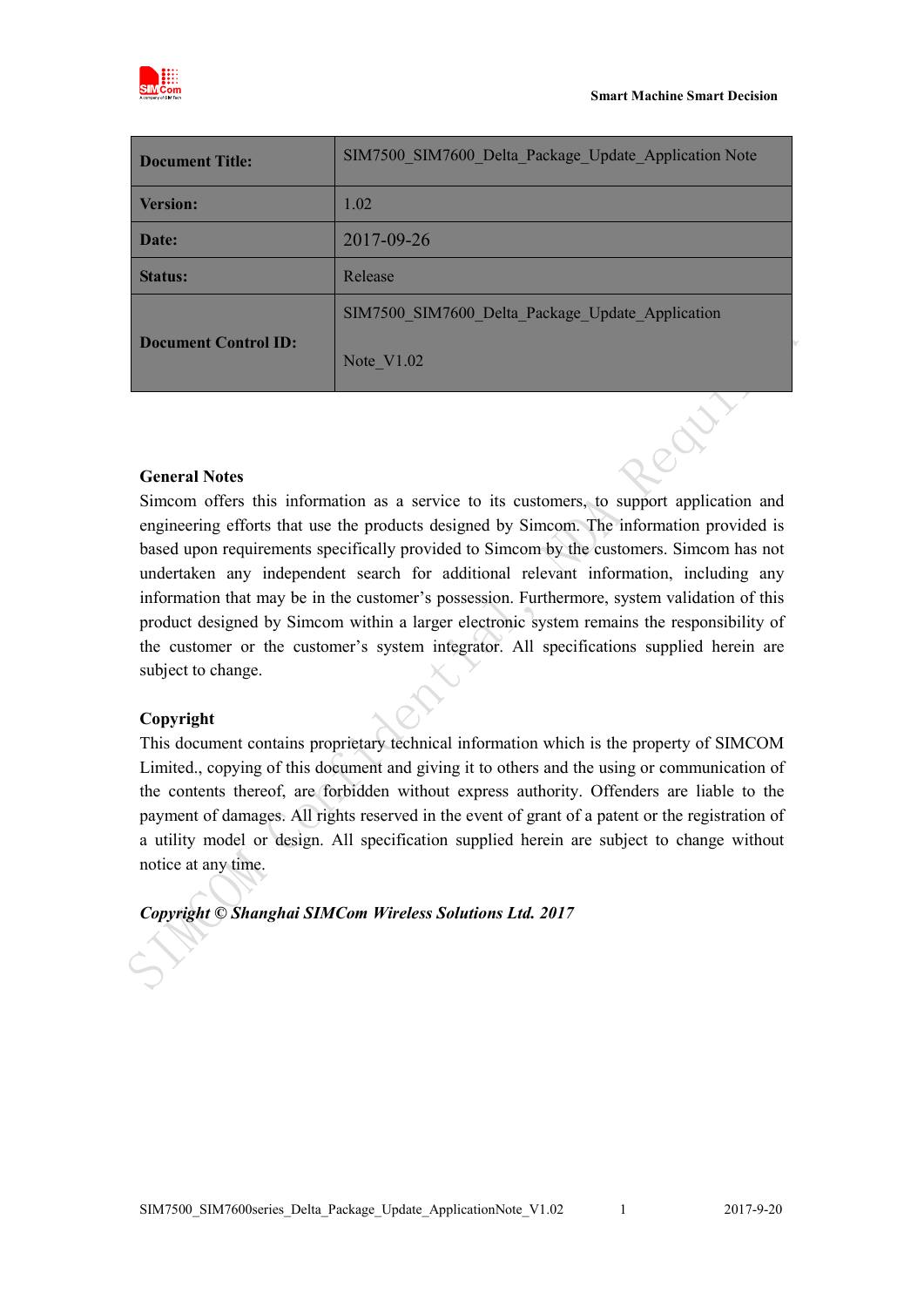

## <span id="page-2-0"></span>**Version History**

| <b>Version</b>    | <b>Chapter</b> | <b>Comments</b>  |
|-------------------|----------------|------------------|
| V1.00             | New Version    |                  |
| V <sub>1.01</sub> | 3.1.1          | Add this chapter |
| V1.02             | 3.1.1          | Modify AT+NETACT |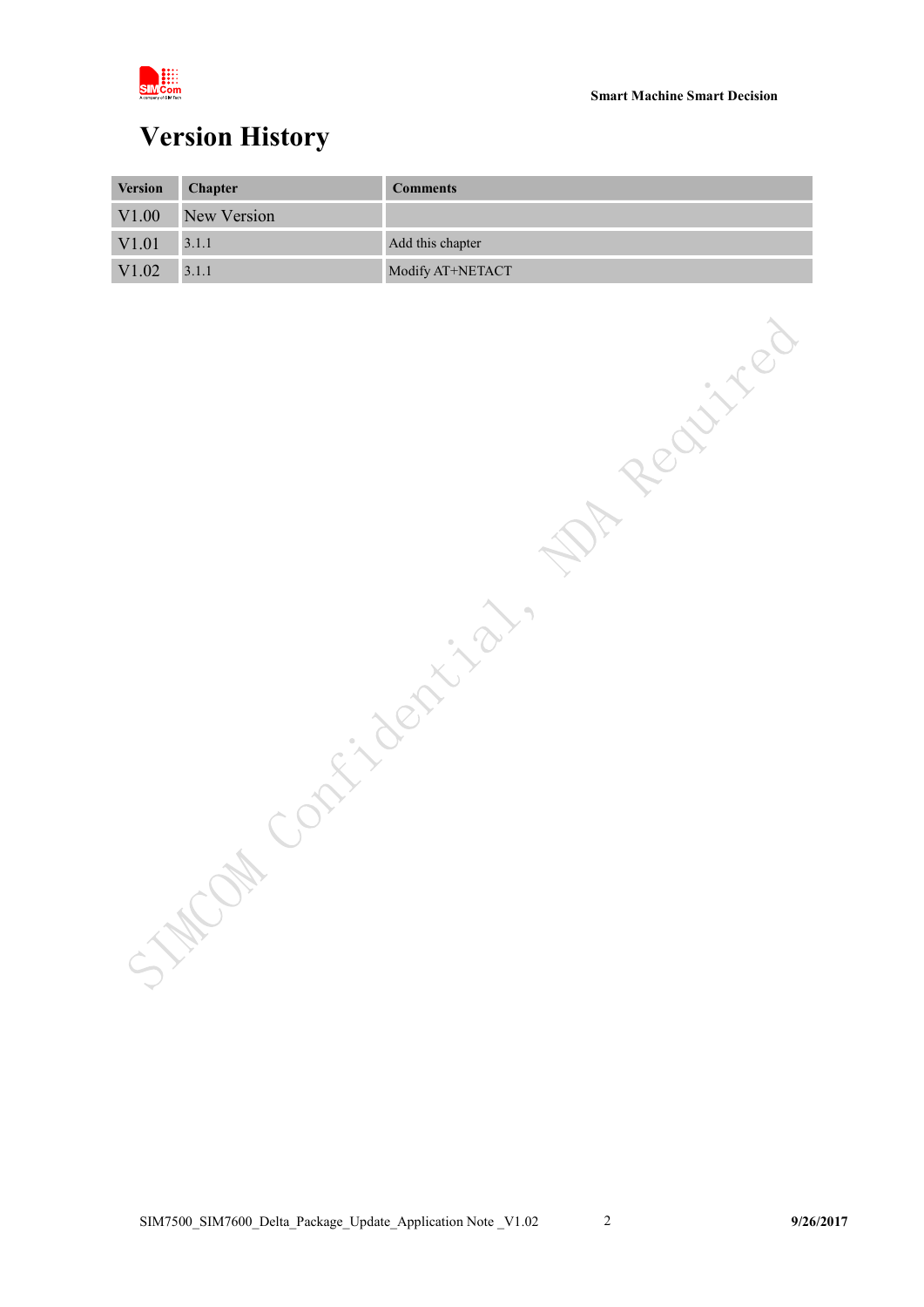

# <span id="page-3-0"></span>**Contents**

| $\mathbf{1}$ .<br><b>Milbertish</b><br>STACON |    |  |
|-----------------------------------------------|----|--|
|                                               |    |  |
|                                               |    |  |
|                                               |    |  |
|                                               |    |  |
|                                               | 2. |  |
|                                               | 3  |  |
|                                               |    |  |
|                                               |    |  |
|                                               |    |  |
|                                               |    |  |
|                                               |    |  |
|                                               |    |  |
|                                               |    |  |
|                                               | 4  |  |
|                                               |    |  |
|                                               |    |  |
|                                               |    |  |
|                                               |    |  |
|                                               |    |  |
|                                               |    |  |
|                                               |    |  |
|                                               |    |  |
|                                               |    |  |
|                                               |    |  |
|                                               |    |  |
|                                               |    |  |
|                                               |    |  |
|                                               |    |  |
|                                               |    |  |
|                                               |    |  |
|                                               |    |  |
|                                               |    |  |
|                                               |    |  |
|                                               |    |  |

 $\overline{\mathbf{3}}$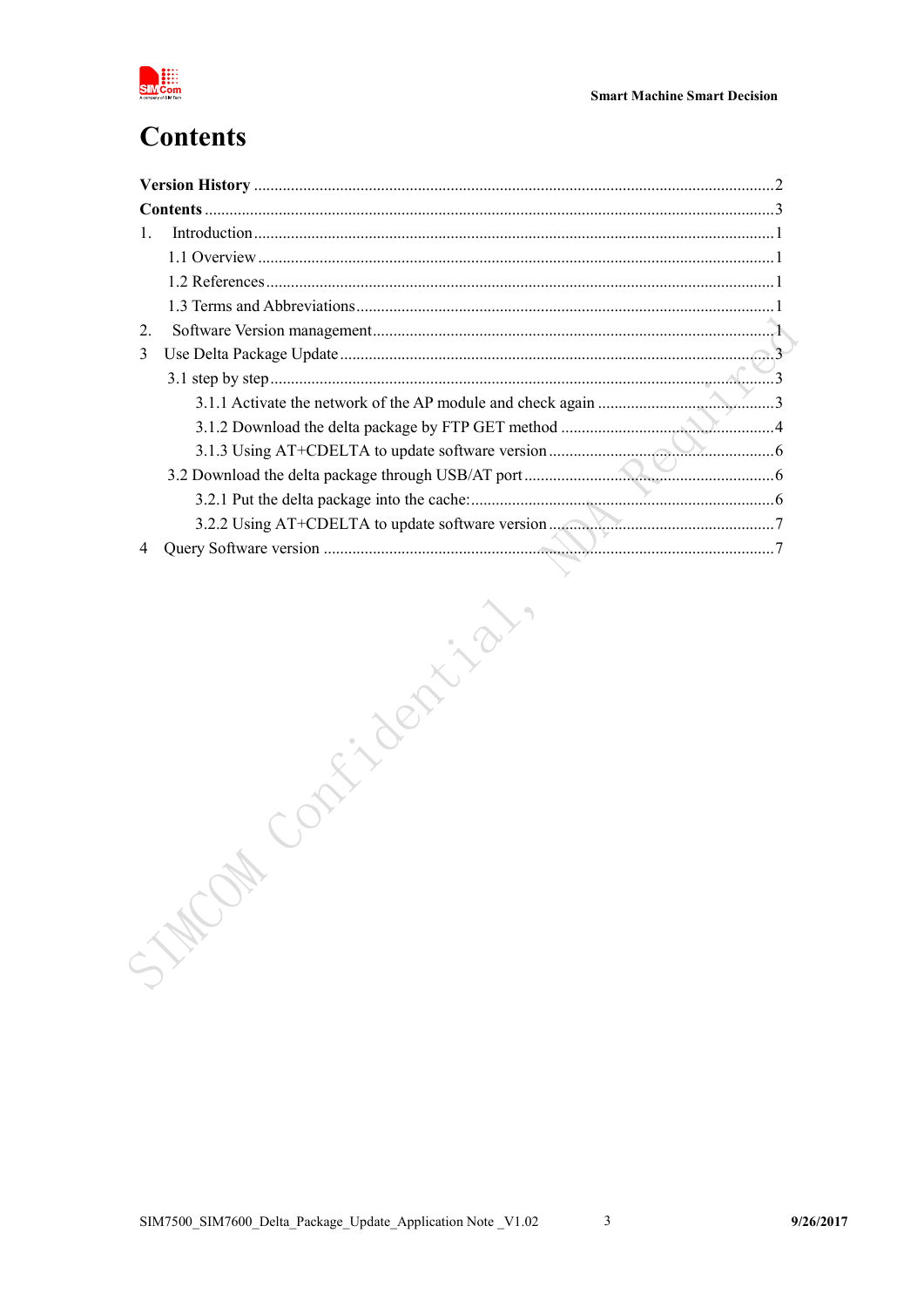



# <span id="page-4-0"></span>**1. Introduction**

## <span id="page-4-1"></span>**1.1 Overview**

The purpose of this document is to describe the usage of Delta package update with SIM7500/SIM7600 module.<br>Scope not included:<br>SIM7500A<br>1.2 References

Scope not included:

SIM7500A

### <span id="page-4-2"></span>**1.2 References**

SIM7500\_SIM7600 Series\_AT Command Manual\_Vx.xx.PDF

### <span id="page-4-3"></span>**1.3 Terms and Abbreviations**

For the purpose of this document, following abbreviations apply:

□ AT (Attention); the first two-character abbreviation are used to start a command line to be sent from TE/DTE to TA/DCE.

# <span id="page-4-4"></span>**2. Software Version management**

The commands AT+CGMR and AT+CSUB can be used to get the current software version information: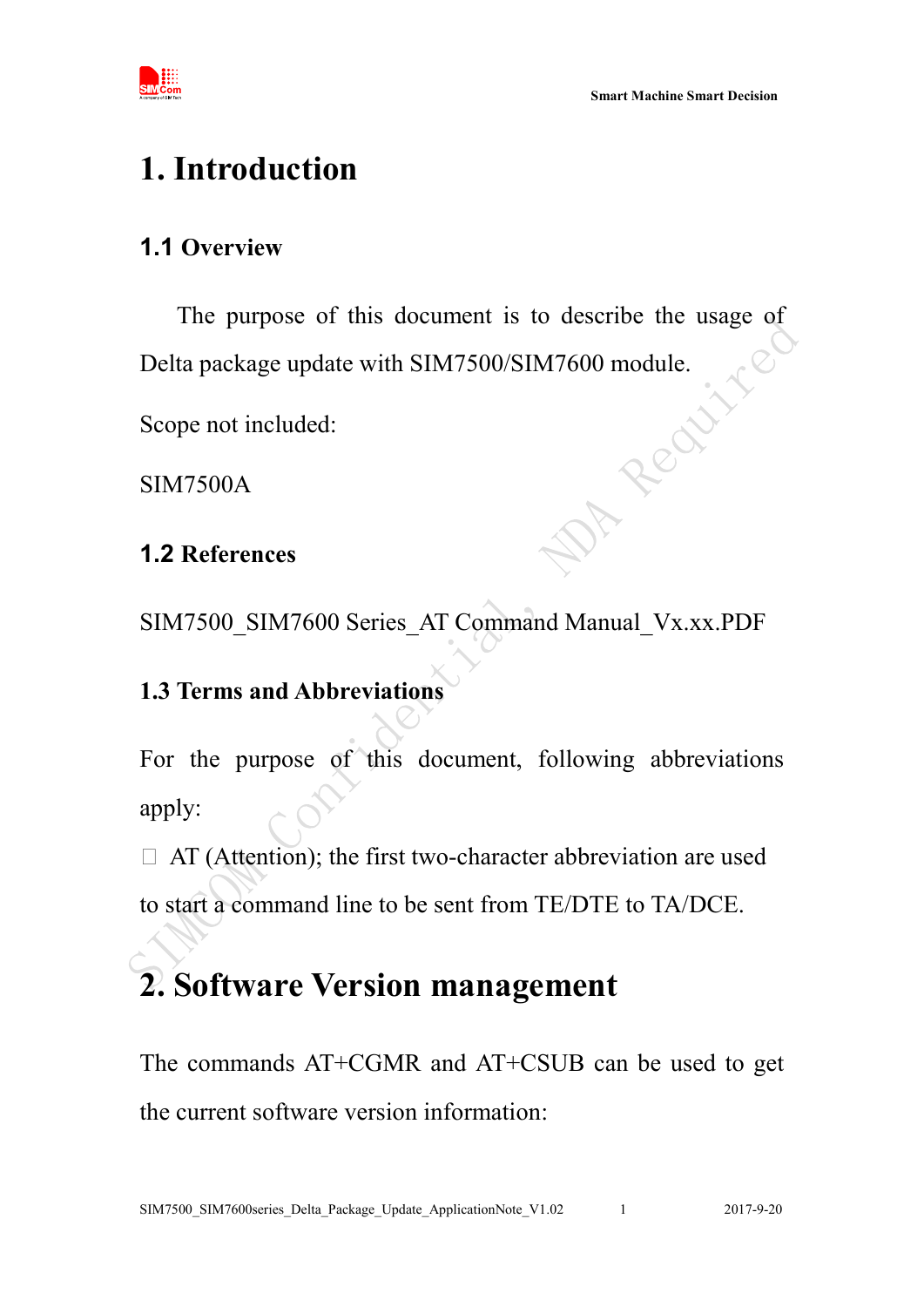

1.AT+CGMR //query software version LE11B02SIM7600CE-A 161220 //CP version 2.AT+CSUB B02V04 //CP branch version MDM9x07\_AP\_S\_22\_V1.22\_161219 //AP version

In order to update software version by delta method, user must select the correct delta file according to:

1) Current software version and target software version provided

by command AT+CGMR and AT+CSUB.

2) For example:

V1: LE11B02SIM7600CE-A\_161220

B02V04

MDM9X07\_AP\_S\_V1.22\_161219

V2: LE11B02SIM7600CE-A\_161128

B02V04

MDM9X07\_AP\_S\_V1.22\_161125

Suppose V1 is the current version, and V2 is the target version,

the delta file should be B02V04\_161220\_B02V04\_161128\_SIM7600CE-A.zip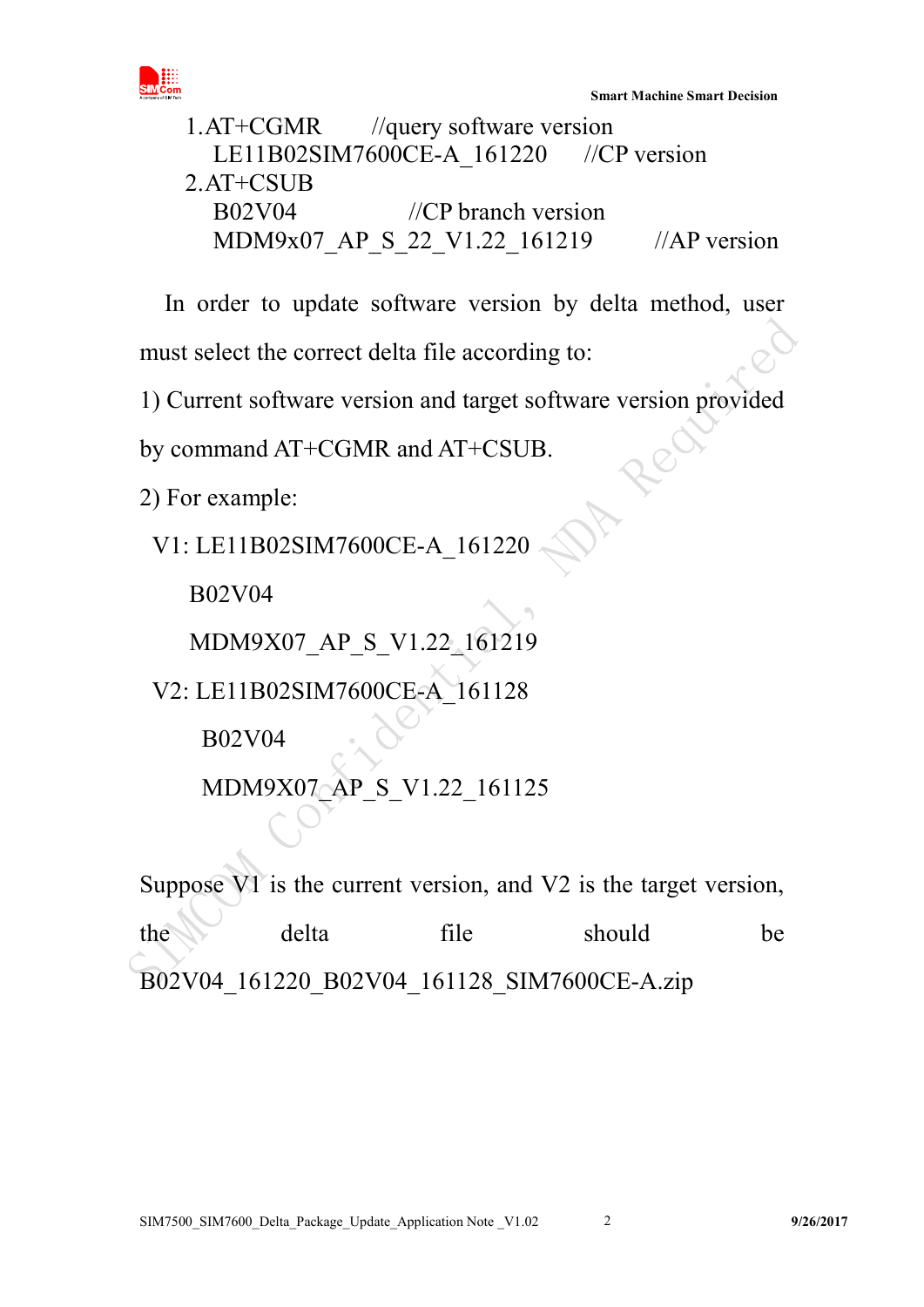Davisco



# <span id="page-6-0"></span>**3 Use Delta Package Update**

#### <span id="page-6-1"></span>**3.1 step by step**

The FOTA process can be divided into 4 steps

1) Activate the network of the AP module

2) Download the delta package

3) Write the Delta package into module flash

 User can see Download schedule bar, if it has not been completed ,then delta package need to be download it again.

4) Using AT+CDELTA to update software version

Download the delta package into the "cache" of the module by FTP method, the "cache" is the dedicated flash resource for the delta package.

<span id="page-6-2"></span>**3.1.1 Activate the network of the AP module and check again** Commands:

at+netact=1 (Activate the network,this process need 2-10S ,please check the network again. If the AP version above 20170801,the command uses the sixth apn setting.If not,uses the first apn setting.)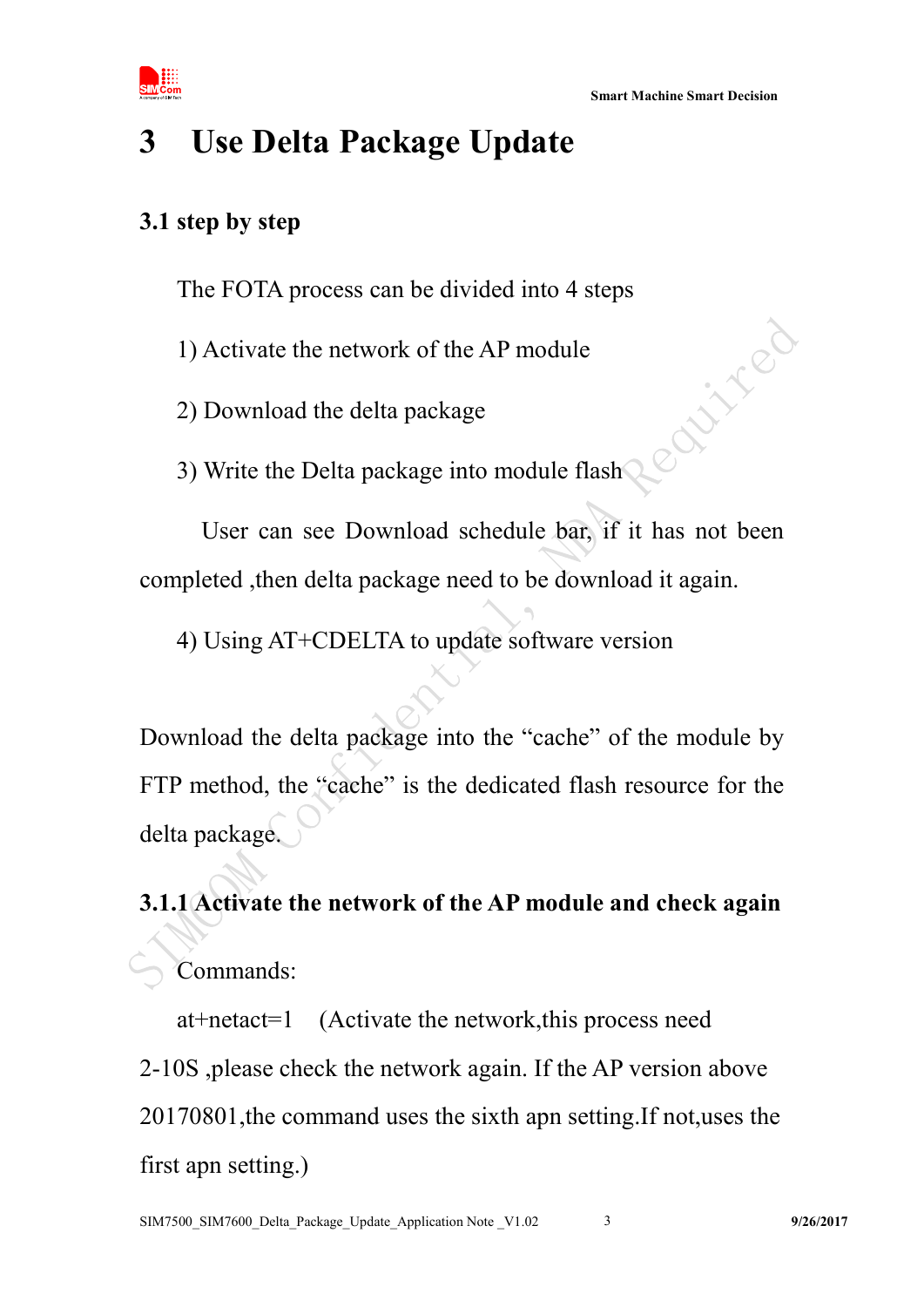

Realited

at+netact? (Check the network) For example: at+netact=1 **OK** at+netact?

+NETACT: 1

OK

## <span id="page-7-0"></span>**3.1.2 Download the delta package by FTP GET method**

- 1) Put current delta package file to FTP server site;
- 2) Download the delta package into the cache using FTP commands:

```
at+cota="filename","ip",port,"user","password"
```
or

at+cota="filename","ip",port,"user","password",cont

// Continue the last unfinished download

For example:

at+cota="/update\_ota\_test.zip","112.74.93.163",21,"ftp","ftp123  $"$ 

Download start: 0.00 %

```
Download: 26.78 %
```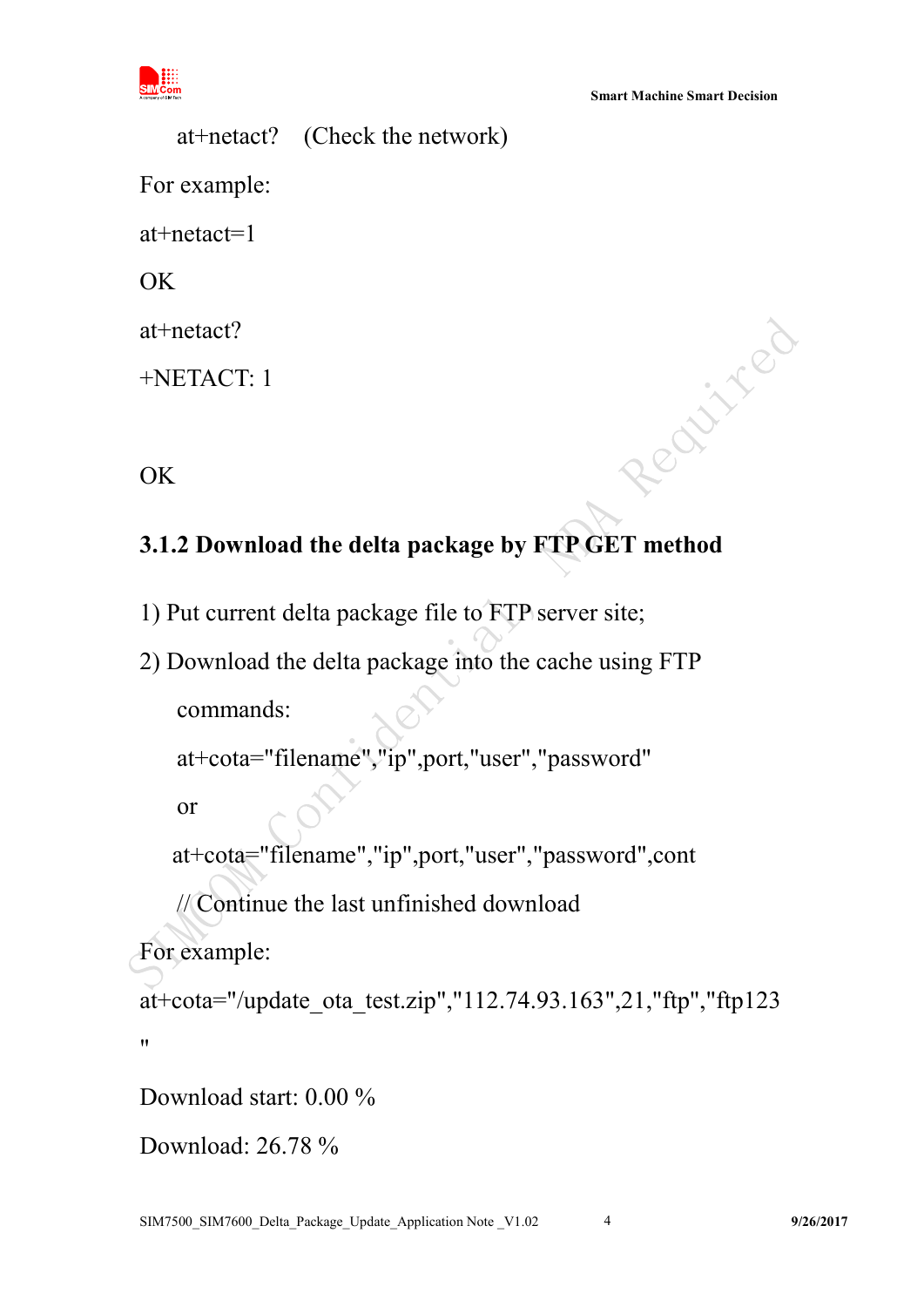

Download: 53.55 %

Download: 80.32 %

Download: Complete

OK

Or

at+cota="/update\_ota\_test.zip","112.74.93.163",21,"ftp","ftp123

",cont

Download start: 53.73 %

Download: 75.93 %

Download: 98.87 %

Download: Complete

 $\overline{OK}$ 

Or (some ftp server do not support SIZE,like this)

at+cota="/update\_ota\_test.zip","112.74.93.163",21,"ftp","ftp123 "

Download start

Downloading

Downloading

Downloading

Download: Complete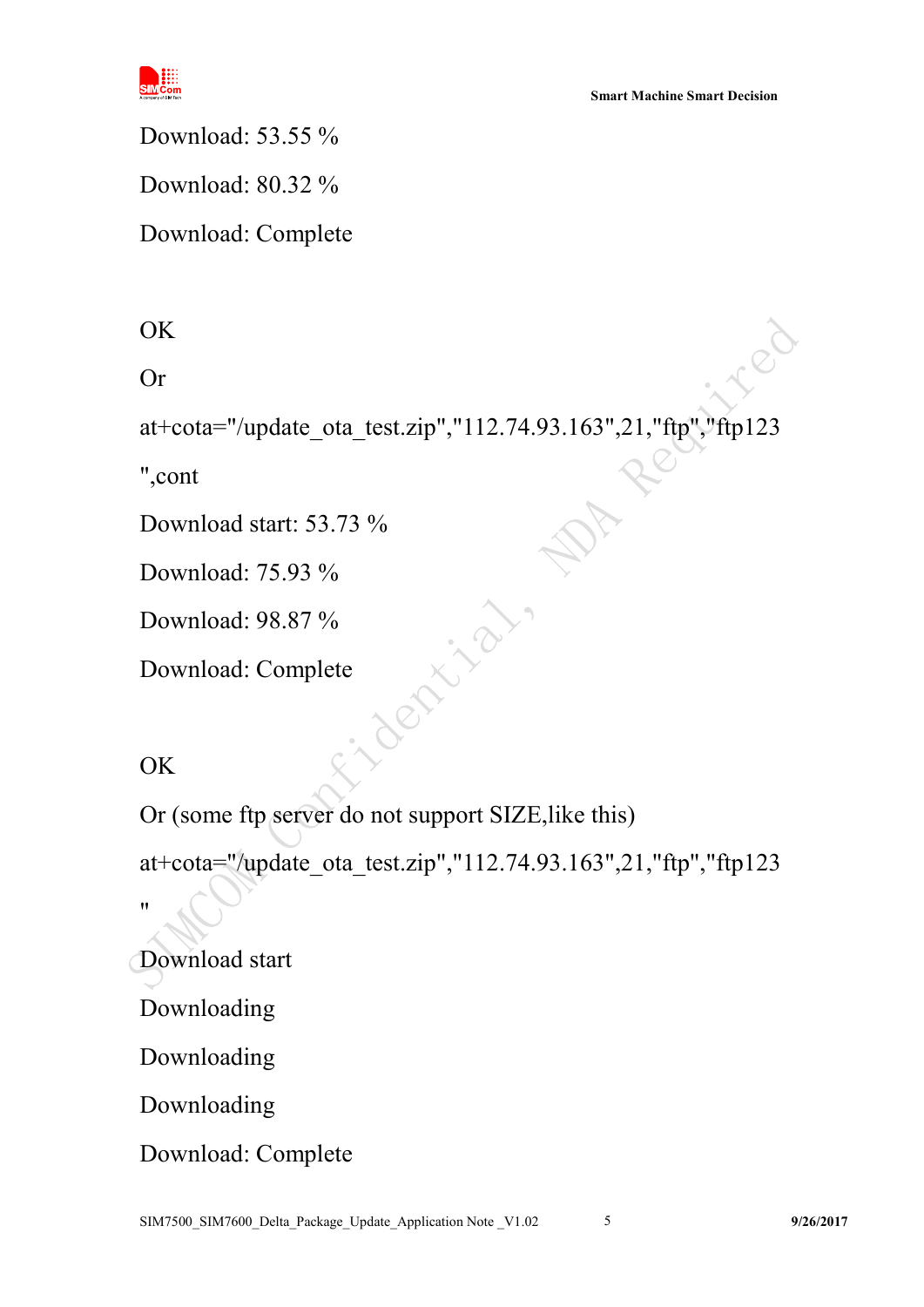

### <span id="page-9-0"></span>**3.1.3 Using AT+CDELTA to update software version**

AT+CDELTA

OK

## <span id="page-9-1"></span>**3.2 Download the delta package through USB/AT port**

### <span id="page-9-2"></span>**3.2.1 Put the delta package into the cache:**

AT+CSENDDATA2AP="/cache/update\_ota.zip",<file\_len>, //Local delta package name must be update\_ota.zip, otherwise cause to upgrade is failed.

**OK** 

NOTE:

a. Once the command is sent , it will enter the data transmission mode, then you should use SSCOM to transfer the file.

 $b.$   $\leq$  file len $>$  is the size of delta package, Other parameters are fixed

c. if use the PC tools send file, we can supply the demo to you, if you use SSCOM, please must use the version above 5.12.1.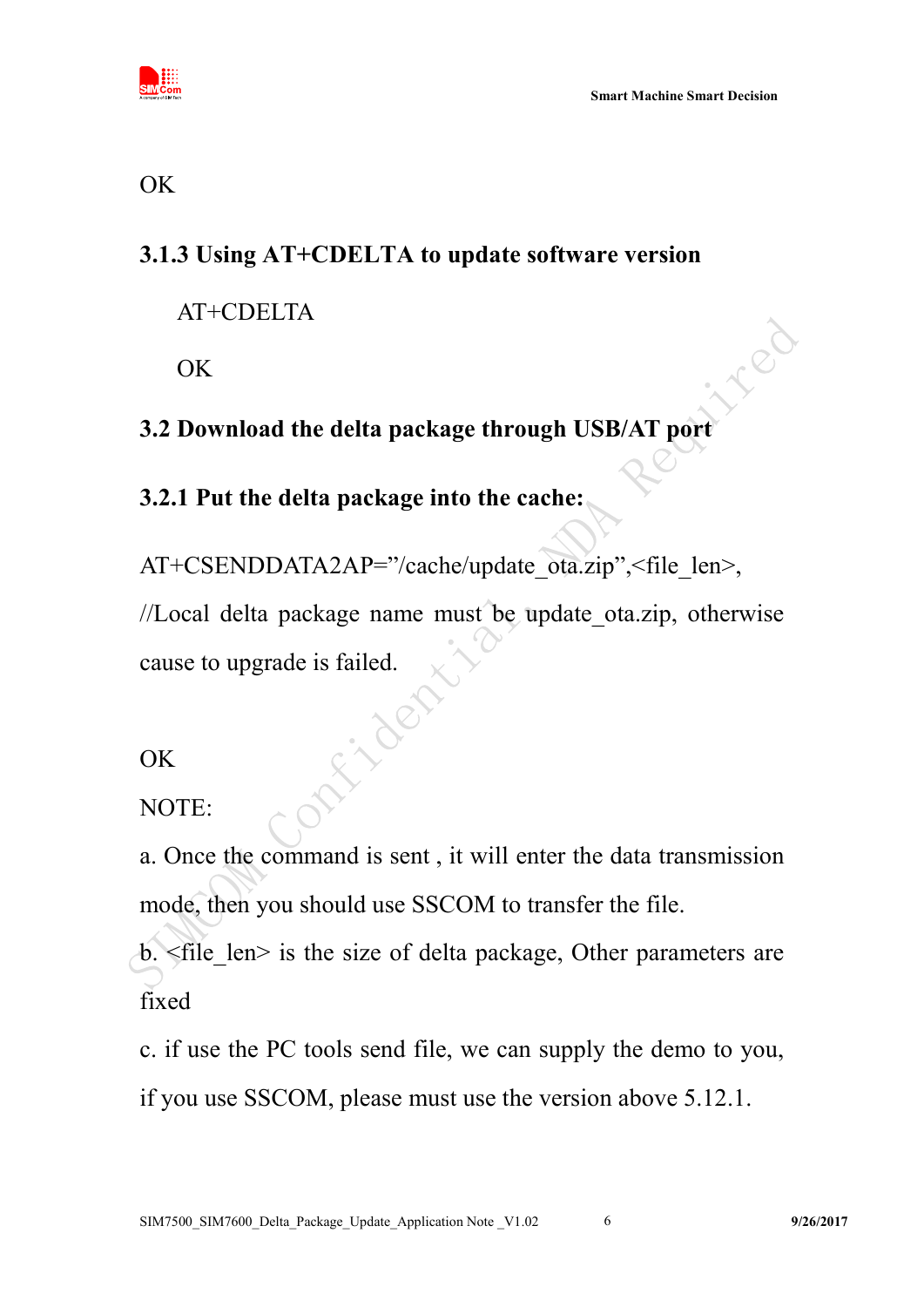

### <span id="page-10-0"></span>**3.2.2 Using AT+CDELTA to update software version**

AT+CDELTA

 $\overline{OK}$ 

# <span id="page-10-1"></span>**4 Query Software version**

inter 1.AT+CGMR //query software version LE11B02SIM7600CE-A\_161128 //CP version

#### 2.AT+CSUB

B02V04 //CP branch version MDM9X07 AP S V1.22 161125 //AP version

From the two points as above can judge software version upgrade is successful.